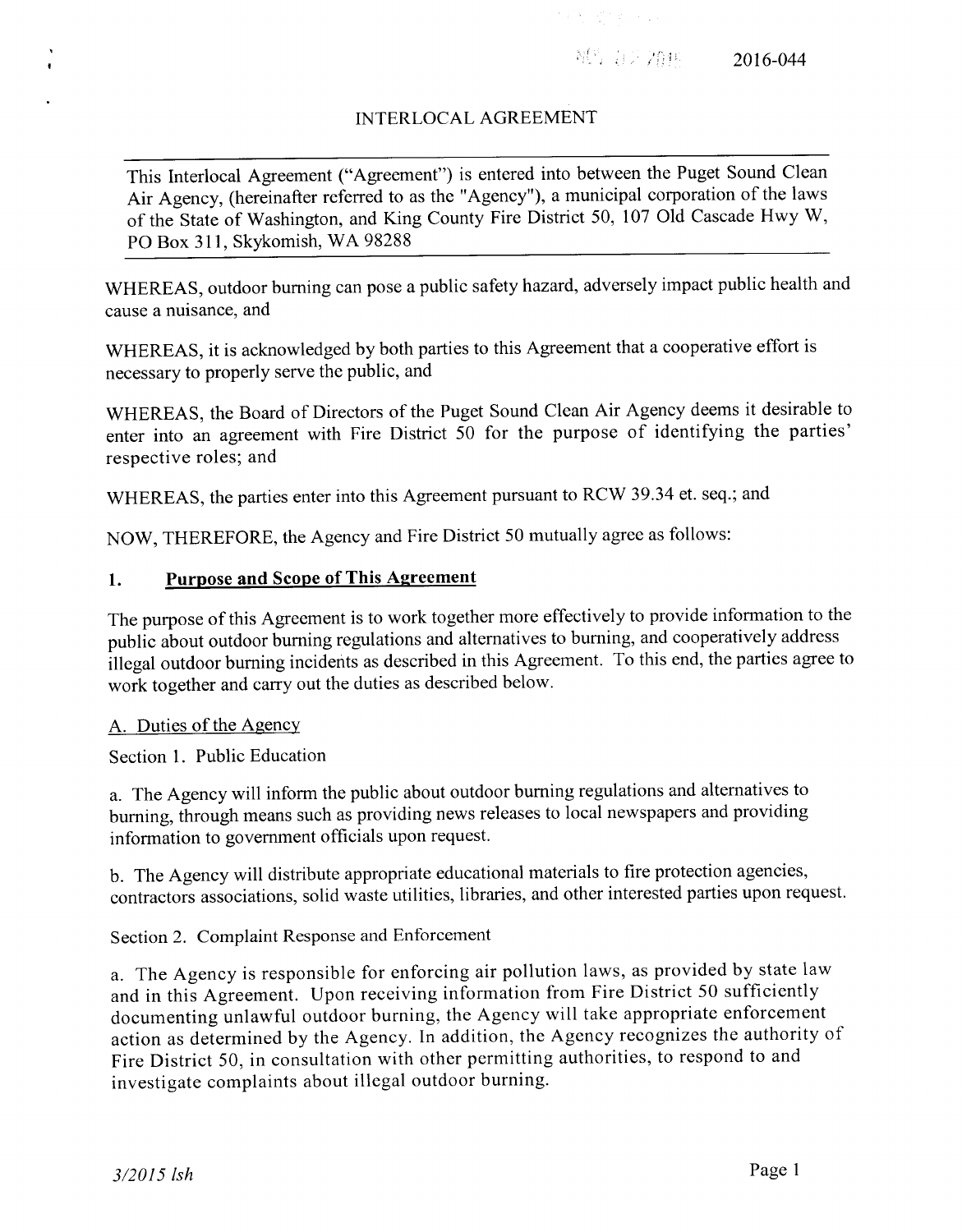b. All decisions about enforcement actions by the Agency, including civil penalty decisions, with respect to unlawful outdoor burning will be made solely by the Agency after reviewing information provided by Fire District 50. The Agency will prepare civil penalty recommendations using the Agency's Outdoor Burning Civil Penalty Worksheet. At the request of Fire District 50, the Agency will consult with Fire District 50 regarding penalty recommendations.

c. Upon request, the Agency will reimburse Fire District 50 for Fire District 50's reasonable (as determined by the Agency), actual personnel costs associated with the investigation, report preparation, administrative and supervisory overview, and equipment costs for equipment used to respond to and investigate illegal outdoor burning.

B. Duties of Skvkomish Fire District 50

Section 1. Public Education

a. Fire District 50 will post and otherwise make available the educational materials provided by the Agency in locations accessible to the public.

Section 2. Complaint Response and Enforcement

a. At the discretion of Fire District 50, the District will forward a copy of incident reports and any other information or evidence, including photographs, to the Agency. Fire District 50 may also send an approved invoice in accordance with Section LA.2 of this Agreement and request reimbursement of the amount shown in the approved invoice. The Agency may include the amount of the approved invoice in any civil penalty issued by the Agency.

b. Upon request by the Agency, Fire District 50 personnel will provide testimony in any administrative or court proceedings resulting from enforcement actions taken by the Agency pursuant to this Agreement.

**2. Term.** The effective date of this Agreement is the date of signature by both parties. This Agreement shall be in effect until terminated by the parties.

**3. Communications.** The following persons shall be the contact person for all communications regarding the performance of this Agreement. By written correspondence, including e-mail, the parties may change the contact persons or information listed in this section.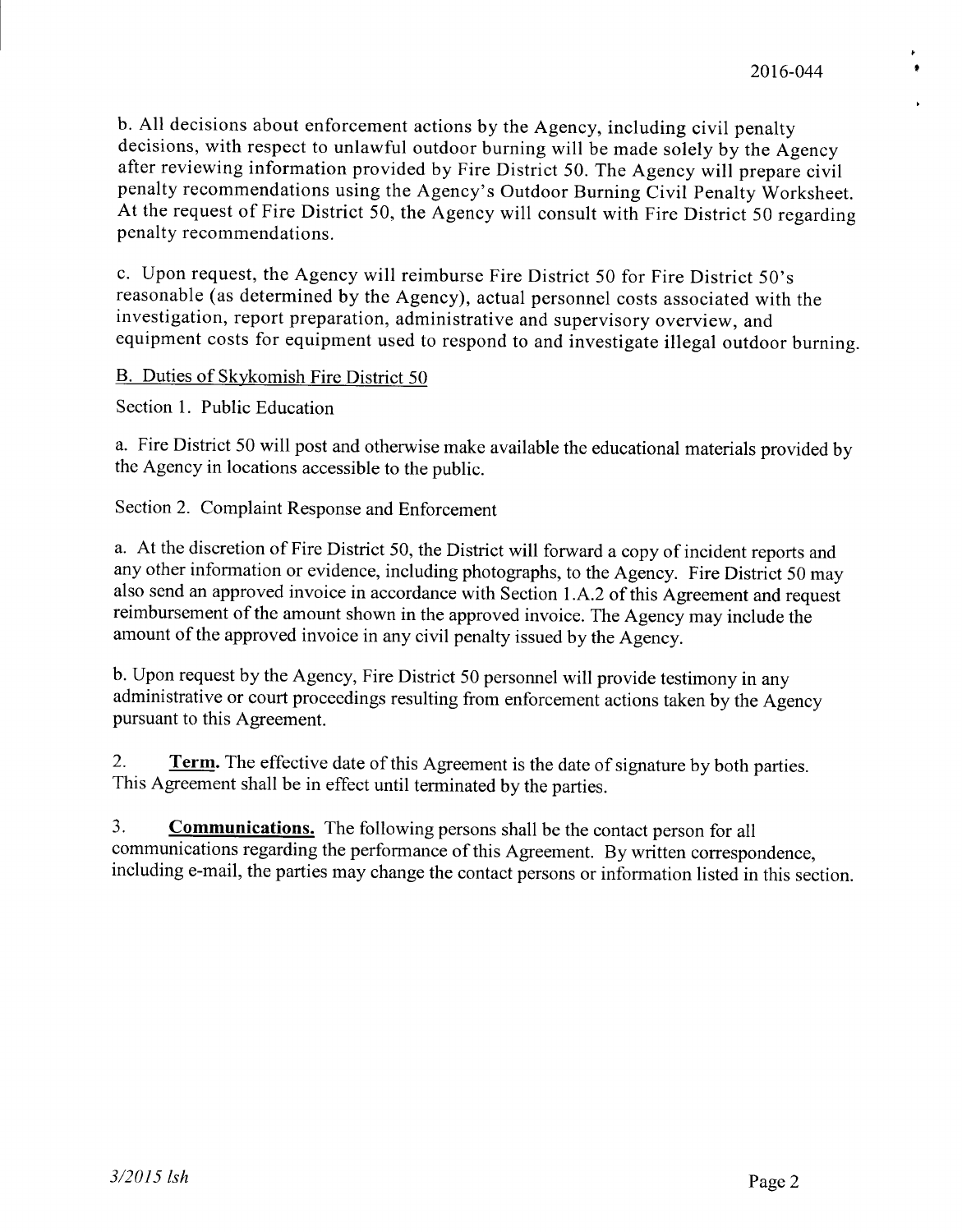| <b>King County Fire</b>    | Agency                       | Send invoices to:      |
|----------------------------|------------------------------|------------------------|
| Fire Chief James Knisley   | Supervising Inspector Mario  | Finance Manager        |
|                            | Pedroza                      |                        |
| Skykomish Fire District 50 | Puget Sound Clean Air Agency | Puget Sound Clean Air  |
|                            |                              | Agency                 |
| 107 W. Old Cascade Hwy     | 1904 Third Avenue, Suite 105 | 1904 Third Avenue,     |
| Skykomish, WA 98288        | Seattle, WA 98101            | Suite 105              |
|                            |                              | Seattle, WA 98101      |
| Phone: (360) 677-2686      | Phone: (206) 689-4023        | Phone: (206) 689-4014  |
| Fax: (360) 677-2574        | Fax: (206) 343-7522          | Fax: (206) 343-7522    |
| E-mail address:            | E-mail address:              | Email:                 |
| kcfd50@gmail.com           | mariop@pscleanair.org        | Finance@pscleanair.org |

**4. Changes.** The parties may, from time to time, require changes in the scope of services performed under this Agreement. The parties shall mutually agree to the changes by written amendment to the Agreement.

**5. Termination.** Either party may terminate this Agreement at any time with or without cause by giving a ten day (10) written notice to the other party of the desire to terminate

**6. Assignment.** The work provided under this Agreement, and any claim arising thereunder, is not assignable or delegable by either party, in whole or in part, without the express prior written consent of the other party.

**7. Indemnification.** Each party to this Agreement shall be responsible for its own acts and/or omissions and those of its officers, employees and agents. No party to this Agreement shall be responsible for the acts and/or omissions of entities or individuals not a party to this agreement.

**8. Compliance with All Laws and Regulations.** The parties shall comply with all applicable local, state, and federal laws, regulations and standards necessary for the performance of this Agreement.

**9. Supersedes Previous Agreements.** This Agreement supersedes any previous agreement(s) between the parties about outdoor burning and/or reimbursement of Fire District 50 response costs related to illegal outdoor burning.

 $\pmb{\epsilon}$